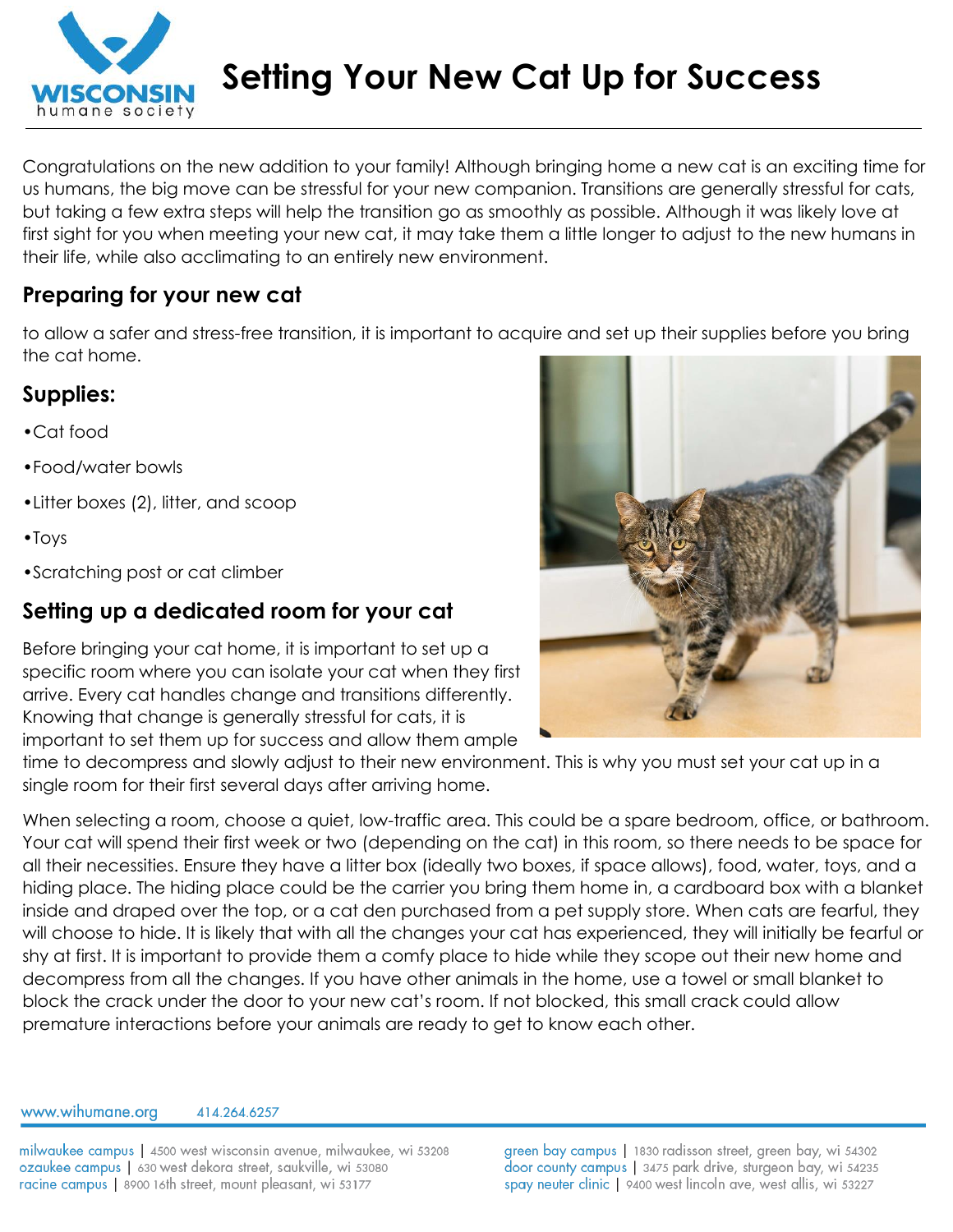

## **Cat proof your home**

Similar to child-proofing, it is important to ensure that your home is safe for a cat. Cats, especially kittens, are curious creatures, capable of jumping onto high surfaces or squeezing into the smallest of spaces. Catproofing your house will protect your cat in their new environment and safeguard your belongings. Below are some tips to prevent injuries and accidents.

#### **General Recommendations:**

- •Place dangling wires from lamps, electronics, blinds, and phones out of reach or in cord protectors
- •Don't leave knick-knacks or breakable items accessible on shelves/tables.
- •Make sure all heating/air vents are covered and that all screens and windows are secure.
- •Don't leave burning candles unattended
- •Make sure they haven't jumped into the washer/dryer before you turn it on or close the lid
- •Some houseplants can be poisonous, see the *Poisonous Plant Handout* for reference

#### **Kitchens/Bathrooms:**

- •Use childproof latches to keep your cat from prying open cabinets
- •Keep trash cans covered or inside a latched cabinet
- •Keep medications, cleaners, chemicals, and laundry supplies in a safe place
- •Keep food out of reach (even if the food isn't harmful, the wrapper could be)

#### **Bedrooms:**

- •Keep laundry and shoes behind closed doors (drawstrings and buttons can cause major problems if chewed and ingested)
- •Keep any medications, lotions, or cosmetics off bedside tables or dressers
- •Be careful that you don't close your kitten in closets or dresser drawers

**Garage:** To a cat, any open door is another area to explore. The best way to protect the cats is to never let them into the garage at all.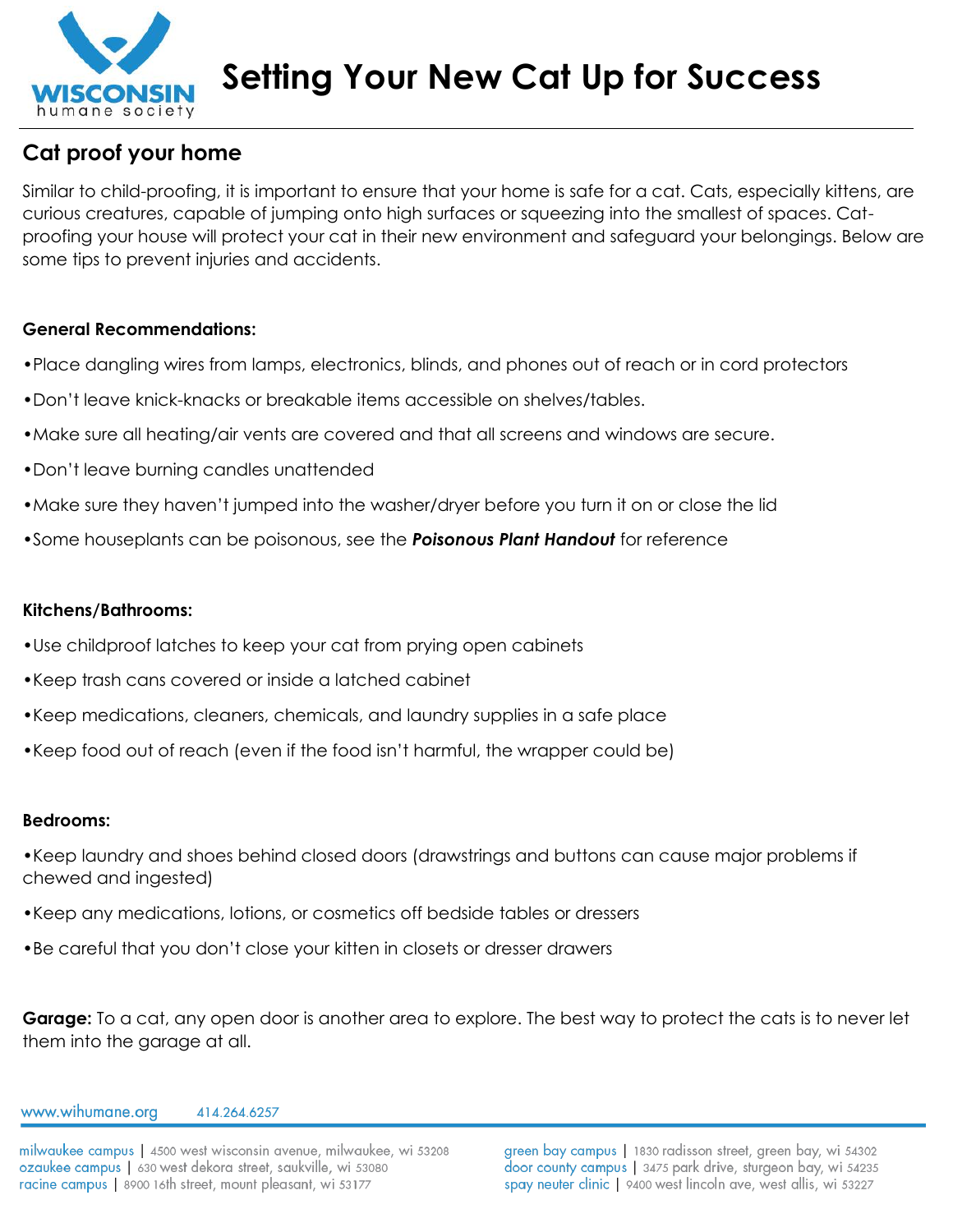

## **Bringing home your cat**

Transport your cat home in a safe, secure carrier with some soft bedding inside. Drape a blanket or towel over the carrier to reduce your cat's stress during the ride. When you arrive home, take the carrier with your cat inside directly into the pre-set-up room. Place the carrier on the floor, open the door, and leave the room. Make sure the carrier door is unable to swing shut. You may need to place a small weighted object in front of it or remove the door completely. You don't want your cat trapped inside without access to food, water, or their litter box. Allow your cat to exit the carrier whenever they choose. The carrier will have their scent in it and will be the most familiar part of the room, so it's important to leave it for easy access when they need their "safe space.". If you provided your cat another hiding place in the room besides the carrier, you can place the blanket or towel from the carrier in the hiding place you provided after the cat leaves the carrier on their own. This will encourage the cat to use the den you provided and make it smell familiar.

## **Introducing your cat to the home**

Keep your cat isolated in the single room until they are ready to explore the rest of the home. This could be a couple days to weeks or even months depending on the individual cat. If there are other animals in the



home, see *handouts on cat-cat and cat-dog introductions* to guide you through that process, which will impact how long your cat is isolated for. While your cat adjusts to their room, visit them regularly throughout the day and spend time with them in their room. Everything your cat experiences will be novel to them and could cause stress, so it is important to allow your cat to adjust at their own pace. To help your cat build a positive association with you and their new home, bring high value treats or small snacks of canned cat food whenever you go into their room so they start to associate you with yummy treats and begin to look forward to your visits. Your cat may also enjoy engaging with toys, and a play session is another great way to build a positive relationship with your cat. If your cat is especially fearful, we have lots of helpful tips in our *Caring for a Fearful Cat handout.*

If your cat is eating, drinking, and using the litterbox regularly, they are likely ready to begin exploring more of your home.

When you enter their room, they should show relaxed body language, move around the room comfortably, and choose to interact with you. *See cat body language handout*. Once you see these behaviors, you can begin to allow your cat access to more of your home. Take your time introducing your cat to the rest of your home by only allowing access to an additional room or two at a time. Close doors or set up baby gates to only allow access to small sections. Begin this process by simply leaving the door to your cat's room open and allow them to exit when they choose, exploring a new section of your home at their own speed. Once they

www.wihumane.org

414.264.6257

milwaukee campus | 4500 west wisconsin avenue, milwaukee, wi 53208 ozaukee campus | 630 west dekora street, saukville, wi 53080 racine campus | 8900 16th street, mount pleasant, wi 53177